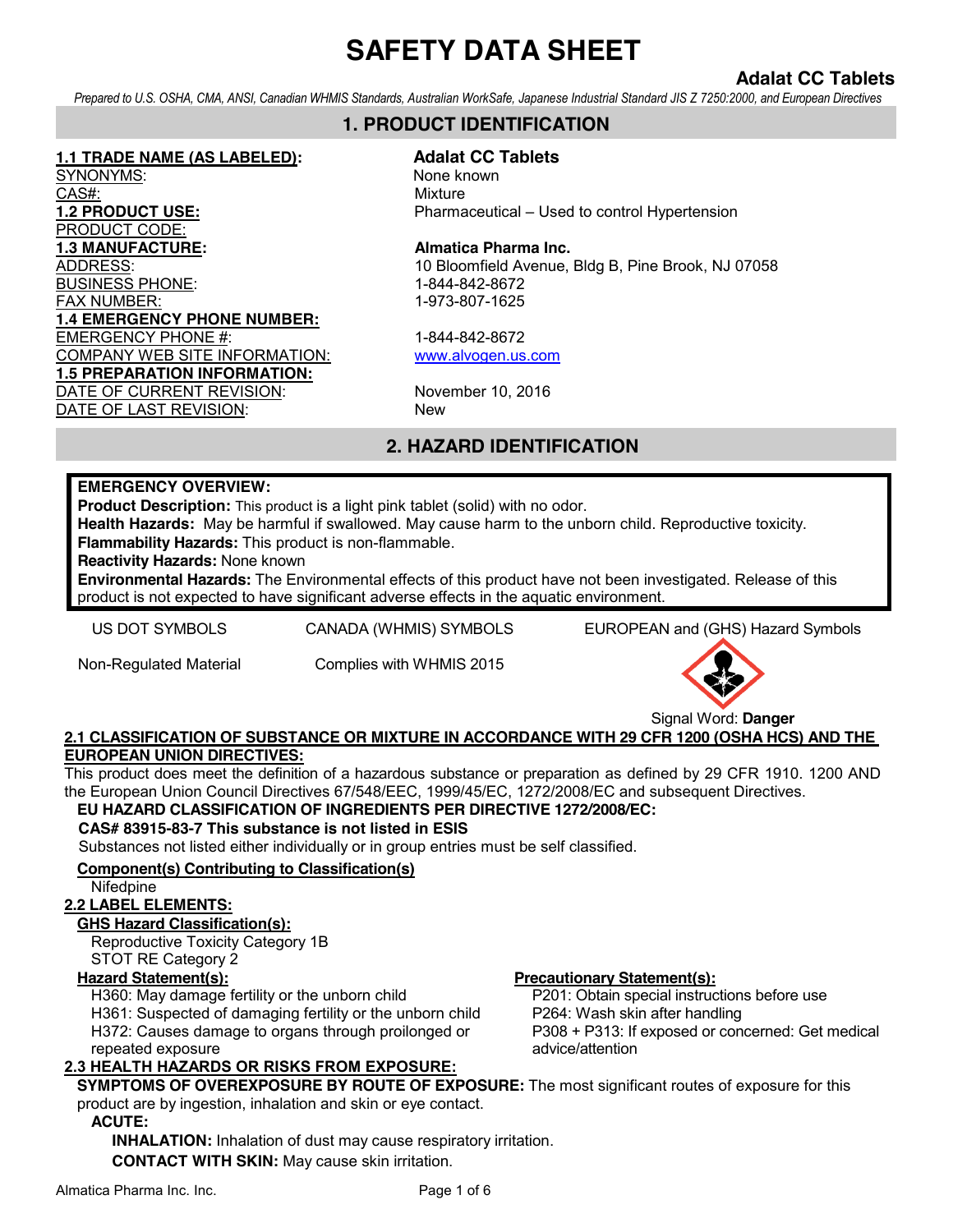**Adalat CC Tablets** 

**EYE CONTACT:** Direct contact may cause irritation.

**INGESTION:** May cause gastrointestinal irritation if swallowed.

**CHRONIC**: Repeated exposure to high levels may cause effect on the kidneys. May produce dizziness, headache, fatigue, diarrhea and characteristic cough.

**TARGET ORGANS: Acute:** Skin, Eye, Respiratory System **Chronic: Heart rate** 

#### **3. COMPOSITION AND INFORMATION ON INGREDIENTS**

| Hazardous Ingredients:                                                                                                                    | WT%        | <b>CAS#</b> | <b>EINECS#</b>               | <b>GHS Hazard Classification(s)</b>                                                           |  |  |
|-------------------------------------------------------------------------------------------------------------------------------------------|------------|-------------|------------------------------|-----------------------------------------------------------------------------------------------|--|--|
| Nifedipine                                                                                                                                | $5 - 25\%$ | 83915-83-7  | Not Listed in<br><b>ESIS</b> | H360: Reproductive Toxicity Cat 1B, H361: Reproductive<br>Toxicity Cat 2, H372: STOT RE Cat 2 |  |  |
| Balance of other ingredients is less than 1% in concentration (or 0.1% for carcinogens, reproductive toxins, or respiratory sensitizers). |            |             |                              |                                                                                               |  |  |

NOTE: This product has been classified in accordance with the hazard criteria of the CFR and the SDS contains all the information required by the CFR, EU Directives and the Japanese Industrial Standard *JIS Z 7250: 2000*.

#### **4. FIRST-AID MEASURES**

#### **4.1 DESCRIPTION OF FIRST AID MEASURES:**

**EYE CONTACT:** If product enters the eyes, open eyes while under gentle running water for at least 15 minutes. Seek medical attention if irritation continues or blurred vision occurs.

**SKIN CONTACT:** If product contacts skin, wash skin thoroughly with soap and water after handling. Seek medical attention if irritation develops and persists.

**INHALATION:** If breathing becomes difficult, remove victim to fresh air. If necessary, use artificial respiration to support vital functions. Seek medical attention.

**INGESTION:** If product is swallowed, call physician or poison control center for most current information. If professional advice is not available, do not induce vomiting. Never induce vomiting or give diluents (milk or water) to someone who is unconscious, having convulsions, or who cannot swallow. Seek medical advice. Take a copy of the label and/or SDS with the victim to the health professional.

#### **MEDICAL CONDITIONS AGGRAVATED BY EXPOSURE:** None known

#### **4.2 SYMPTOMS AND EFFECTS, BOTH ACUTE AND DELAYED:**

Repeated exposure to high levels may cause effect on the kidneys. May produce dizziness, headache, fatigue, diarrhoea and characteristic cough.

**4.3 RECOMMENDATIONS TO PHYSICIANS:** Treat symptoms and eliminate overexposure.

#### **5. FIRE-FIGHTING MEASURES**

#### **5.1 FIRE EXTINGUISHING MATERIALS:**

| Use fire extinguishing methods below: |                      |
|---------------------------------------|----------------------|
| Water Spray: Yes                      | Carbon Dioxide: Yes  |
| Foam: Yes                             | Dry Chemical: Yes    |
| Halon: Yes                            | Other: Any "C" Class |

#### **5.2 UNUSUAL FIRE AND EXPLOSION HAZARDS:**

Explosion Sensitivity to Mechanical Impact: No Explosion Sensitivity to Static Discharge: No

#### **5.3 SPECIAL FIRE-FIGHTING PROCEDURES:**

Incipient fire responders should wear eye protection. Structural firefighters must wear Self-Contained Breathing Apparatus and full protective equipment. Isolate materials not yet involved in the fire and protect personnel. Move containers from fire area if this can be done without risk; otherwise, cool with carefully applied water spray. If possible, prevent runoff water from entering storm drains, bodies of water, or other environmentally sensitive areas.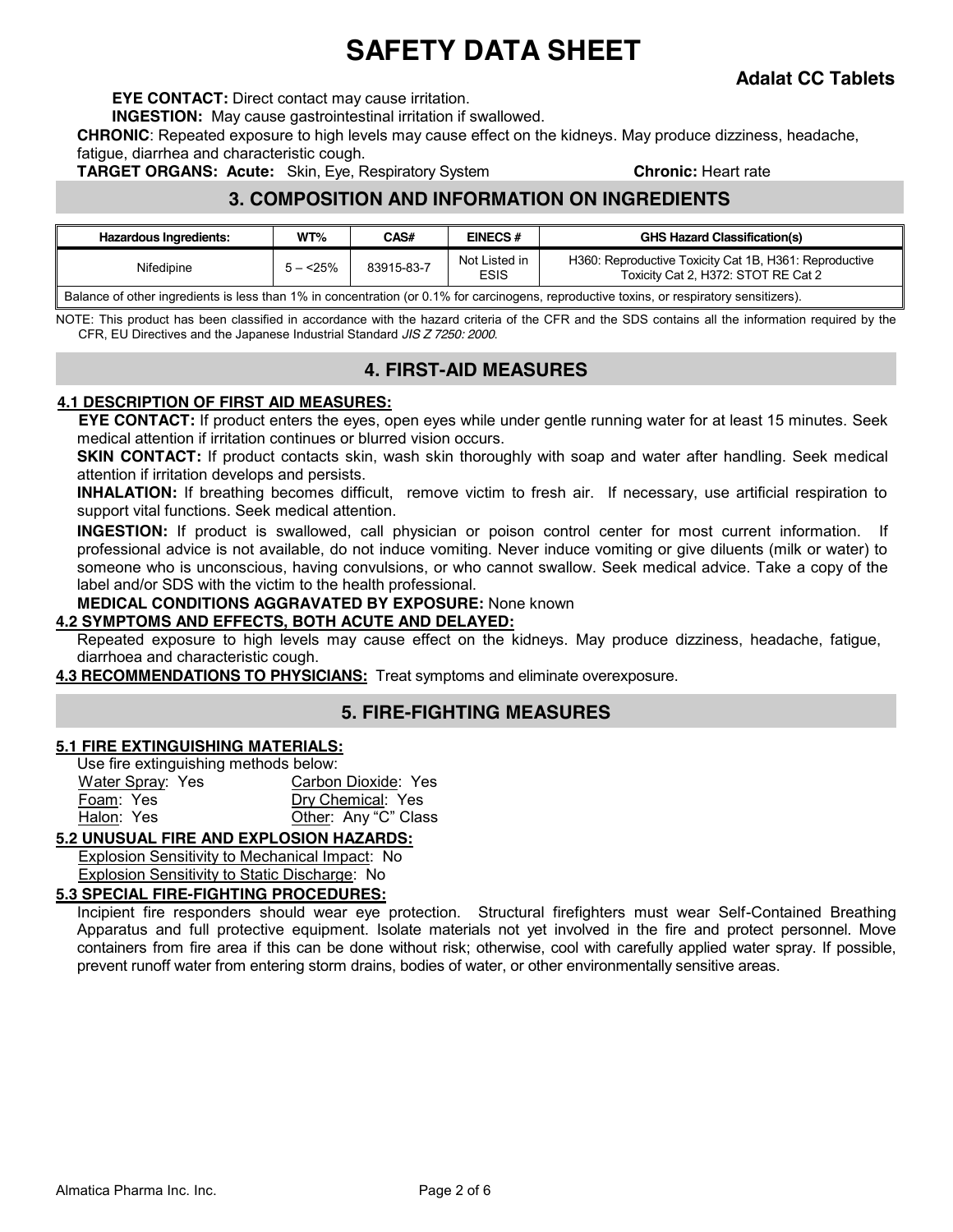# **Other <sup>0</sup> - 0 2**

#### **NFPA RATING SYSTEM HMIS RATING SYSTEM**

 **Adalat CC Tablets** 



**Hazard Scale: 0** = Minimal **1** = Slight **2** = Moderate **3** = Serious **4** = Severe \* = Chronic hazard

## **6. ACCIDENTAL RELEASE MEASURES**

#### **6.1 PERSONAL PRECAUTIONS, PROTECTIVE EQUIPMENT AND EMERGENCY PROCEDURES:**

See section 8.2 for Exposure Controls.

#### **6.2 ENVIRONMENTAL PRECAUTIONS:**

#### None known

#### **6.3 SPILL AND LEAK RESPONSE:**

Pickup using a vacuum or sweep using minimal dust generating methods. (see Section 8 for specific handling precautions). Dispose of in accordance with applicable Federal, State, and local procedures (see Section 13, Disposal Considerations).

#### **7. HANDLING and STORAGE**

#### **7.1 PRECAUTIONS FOR SAFE HANDLING:**

Wash thoroughly after handling.

#### **7.2 STORAGE AND HANDLING PRACTICES:**

Store at 25°C (77°F). Excursions permitted to 15° to 30°C (59° to 86°F). Protect from light. Protect containers from physical damage.

#### **7.3 SPECIFIC USES:**

Used to control hypertension

#### **8. EXPOSURE CONTROLS - PERSONAL PROTECTION**

#### **8.1 EXPOSURE PARAMETERS:**

| <b>Chemical</b><br>Name | $\lambda$ A $\sim$ $\mu$<br>ייטרי | .<br>--- - -<br>- 11<br>$\mathbf{v}$ | TW Δ       |
|-------------------------|-----------------------------------|--------------------------------------|------------|
| Nifedipine              | ົດຕ<br>. .<br>839<br>. .<br>-บน   | ma/m <sup>3</sup><br>v.              | ma/m<br>v. |

#### **8.2 EXPOSURE CONTROLS:**

#### **VENTILATION AND ENGINEERING CONTROLS:** Not Applicable

*The following information on appropriate Personal Protective Equipment is provided to assist employers in complying with OSHA regulations found in 29 CFR Subpart I (beginning at 1910.132) or equivalent standard of Canada, or standards of EU member states (including EN 149 for respiratory PPE, and EN 166 for face/eye protection), and those of Japan. Please reference applicable regulations and standards for relevant details.*

**RESPIRATORY PROTECTION:** Not normally required when using this product. If necessary, use only respiratory protection authorized in the U.S. Federal OSHA Respiratory Protection Standard (29 CFR 1910.134), equivalent U.S. State standards, Canadian CSA Standard Z94.4-93, the European Standard EN149, or EU member states.

**EYE PROTECTION** Not normally required with this product. If necessary, refer to U.S. OSHA 29 CFR 1910.133, Canadian Standards, and the European Standard EN166, Australian Standards, or relevant Japanese Standards.

**SKIN PROTECTION:** Not normally required with this product. If necessary, refer to U.S. OSHA 29 CFR 1910.138, the European Standard DIN EN 374, the appropriate Standards of Canada, Australian Standards, or relevant Japanese Standards.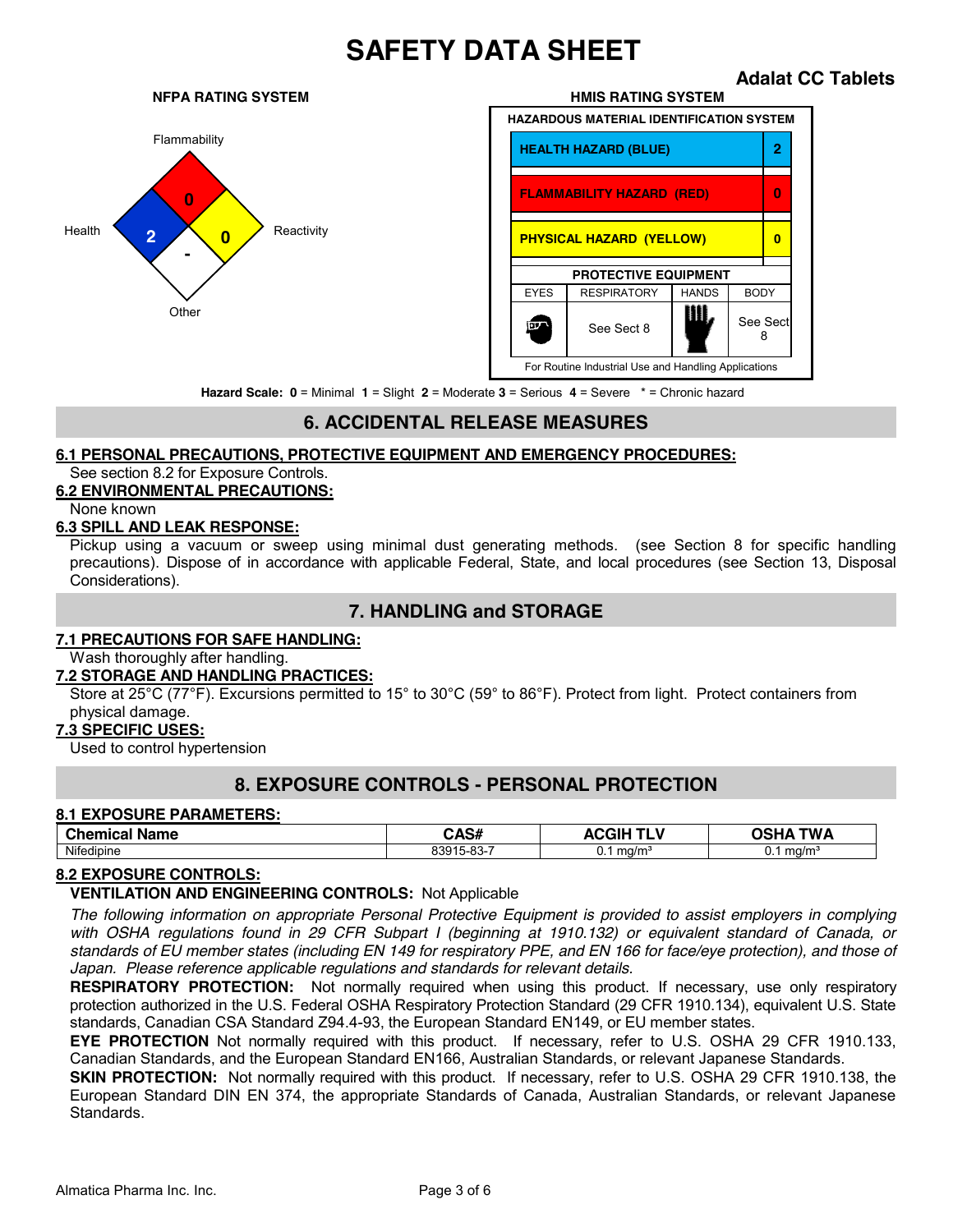**Adalat CC Tablets** 

## **9. PHYSICAL and CHEMICAL PROPERTIES**

#### **9.1 INFORMATION ON BASIC PHYSICAL AND CHEMICAL PROPERTIES:**

**APPEARANCE (Physical State) and COLOR:** This product is a light pink tablet (solid) with no odor. **ODOR:** None **ODOR THRESHOLD:** Not Applicable **pH:** Not Available **MELTING/FREEZING POINT:** Not Available **BOILING POINT:** Not Available **FLASH POINT:** Not Applicable **EVAPORATION RATE (n-BuAc=1):** Not Applicable **FLAMMABILITY (SOLID, GAS):** Not Applicable **UPPER/LOWER FLAMMABILITY OR EXPLOSION LIMITS:** Not Available **VAPOR PRESSURE (mm Hg @ 20°C (68°F):** Not Applicable **VAPOR DENSITY:** Not Applicable **RELATIVE DENSITY:** Not Applicable **DENSITY:** Not Available **SPECIFIC GRAVITY:** Not Available **SOLUBILITY IN WATER:** Not Available **WEIGHT PER GALLON:** Not Applicable **PARTITION COEFFICENT (n-octanol/water):** Not Applicable **AUTO-IGNITION TEMPERATURE:** Not Available **DECOMPOSITION TEMPERATURE:** Not Available **VISCOSITY:** Not Applicable **VOC g/l / Lb/gal:** Not Applicable **9.2 OTHER INFORMATION:** No additional information available.

#### **10. STABILITY and REACTIVITY**

**10.1 REACTIVITY:** This product is not reactive. **10.2 STABILITY**: Stable under conditions of normal storage and use. **10.3 POSSIBILITY OF HAZARDOUS REACTIONS**: Will not occur **10.4 CONDITIONS TO AVOID:** None known **10.5 MATERIALS WITH WHICH SUBSTANCE IS INCOMPATIBLE:** Strong oxidizers **10.6 HAZARDOUS DECOMPOSITION PRODUCTS:**

Decomposition products unknown.

#### **11. TOXICOLOGICAL INFORMATION**

#### **11.1 INFORMATION ON TOXICOLOGICAL EFFECTS:**

#### **TOXICITY DATA:**

No Toxicity data available

**SUSPECTED CANCER AGENT:** None of the ingredients within this product are found on the following lists: FEDERAL OSHA Z LIST, NTP, IARC, or CAL/OSHA and therefore are not considered to be, or suspected to be, cancer-causing agents by these agencies.

**IRRITANCY OF PRODUCT:** This product may be irritating to eyes and respiratory system.

**SENSITIZATION TO THE PRODUCT:** This product is not considered a respiratory system or skin sensitizer.

**REPRODUCTIVE TOXICITY INFORMATION:** Ingredients of this product may have adverse effects on the human reproductive system.

**SPECIFIC TARGET ORGAN TOXICITY – SINGLE EXPOSURE:** Reduces heart rate and lowers blood pressure. **SPECIFIC TARGET ORGAN TOXICITY – REPEATED EXPOSURE:** Repeated exposure to high levels may cause effect on the kidneys. May produce dizziness, headache, fatigue, diarrhoea and characteristic cough.

**ASPIRATION HAZARD:** None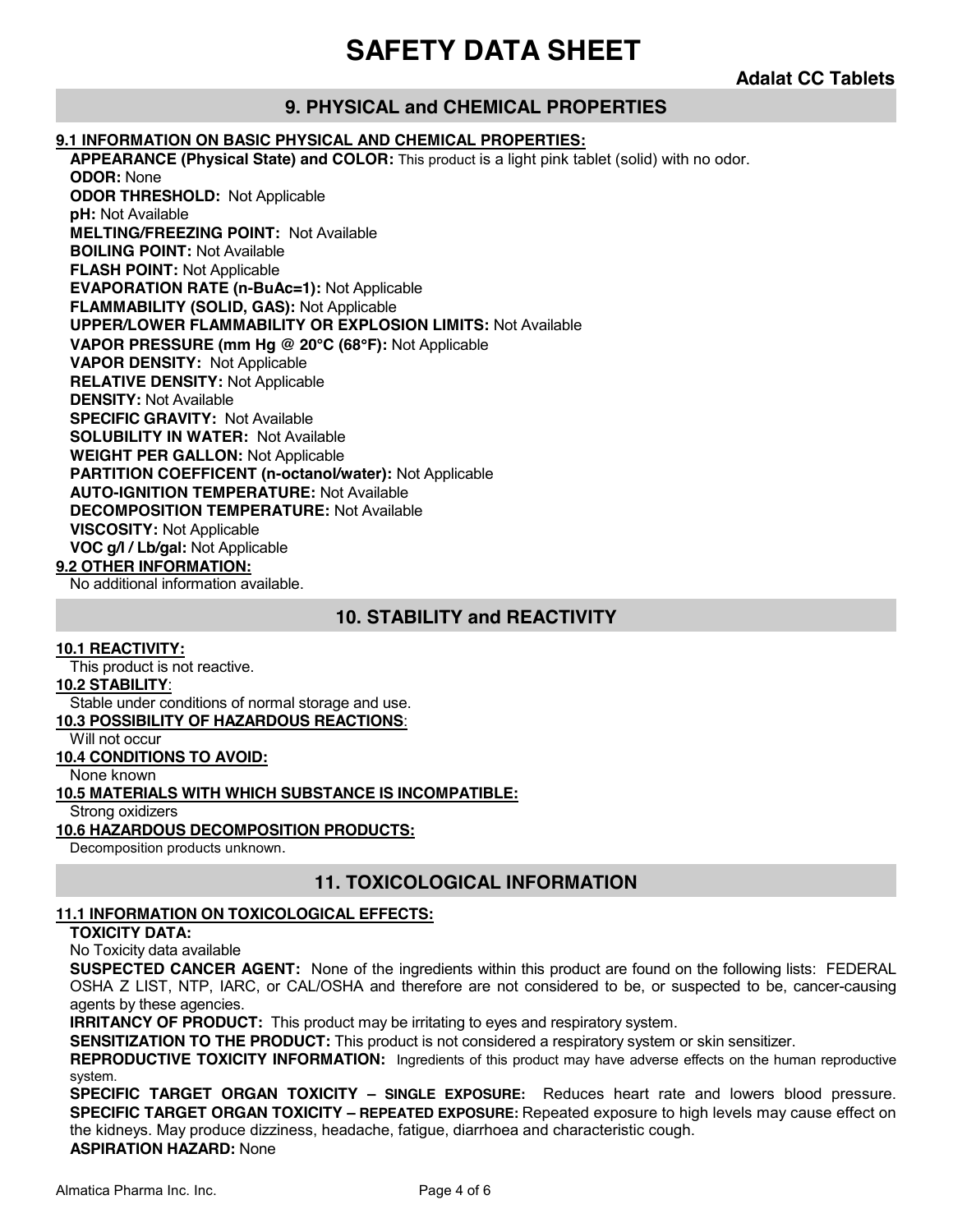**Adalat CC Tablets** 

#### **12. ECOLOGICAL INFORMATION**

#### **12.1 TOXICITY:**

No toxicity data available.

#### **12.2 PERSISTENCE AND DEGRADABILITY:**

No specific data available on this product.

#### **12.3 BIOACCUMULATIVE POTENTIAL:**

No specific data available on this product.

#### **12.4 MOBILITY IN SOIL:**

No specific data available on this product.

#### **12.5 RESULTS OF PBT ANDvPvB ASSESSMENT:**

No specific data available on this product.

#### **12.6 OTHER ADVERSE EFFECTS:**

No specific data available on this product.

ALL WORK PRACTICES MUST BE AIMED AT ELIMINATING ENVIRONMENTAL CONTAMINATION.

#### **12.7 WATER ENDANGERMENT CLASS:**

Water endangering in accordance with EU Guideline 91/155-EWG. Not determined

#### **13. DISPOSAL CONSIDERATIONS**

#### **13.1 WASTE TREATMENT METHODS:**

Waste disposal must be in accordance with appropriate U.S. Federal, State, and local regulations, those of Canada, Australia, EU Member States and Japan.

#### **13.2 EU Waste Code:**

Not determined

#### **14. TRANSPORTATION INFORMATION**

#### US DOT, IATA, IMO, ADR:

**U.S. DEPARTMENT OF TRANSPORTATION (DOT) SHIPPING REGULATIONS:** This product is classified (per 49 CFR 172.101) by the U.S. Department of Transportation, as follows.

| <b>14.1 PROPER SHIPPING NAME:</b>                               | Non-Regulated Material                                                                                                               |
|-----------------------------------------------------------------|--------------------------------------------------------------------------------------------------------------------------------------|
| <b>14.2 HAZARD CLASS NUMBER and DESCRIPTION:</b>                | None                                                                                                                                 |
| <b>14.3 UN IDENTIFICATION NUMBER:</b>                           | None                                                                                                                                 |
| <b>14.4 PACKING GROUP:</b>                                      | None                                                                                                                                 |
| <b>14.5 DOT LABEL(S) REQUIRED:</b>                              | <b>None</b>                                                                                                                          |
| <b>NORTH AMERICAN EMERGENCY RESPONSE GUIDEBOOK NUMBER: None</b> |                                                                                                                                      |
| <b>RQ QUANTITY:</b>                                             | <b>None</b>                                                                                                                          |
|                                                                 | <b>14.6 MARINE POLLUTANT:</b> None of the components of this product are designated by the Department of Transportation to be Marine |
| $1.007$ $-0.007$ $-0.007$ $-0.007$ $-0.007$                     |                                                                                                                                      |

Pollutants (49 CFR 172.101, Appendix B).

#### **14.7 SPECIAL PRECAUTIONS FOR USER:**

Avoid exposure

#### **14.8 INTERNATIONAL TRANSPORTION:**

INTERNATIONAL AIR TRANSPORT ASSOCIATION SHIPPING INFORMATION (IATA): This product is not considered as dangerous goods.

INTERNATIONAL MARITIME ORGANIZATION SHIPPING INFORMATION (IMO): This product is not considered as dangerous goods.

#### **14.9 TRANSPORT IN BULK ACCORDING TO ANNEX II OF MARPOL 73/78 AND IBC CODE:**

EUROPEAN AGREEMENT CONCERNING THE INTERNATIONAL CARRIAGE OF DANGEROUS GOODS BY ROAD (ADR): This product is not considered by the United Nations Economic Commission for Europe to be dangerous goods.

#### **15. REGULATORY INFORMATION**

#### **15.1 UNITED STATES REGULATIONS:**

**U.S. SARA REPORTING REQUIREMENTS:** One of the components of this product are subject to the reporting requirements of Sections 302, 304, and 313 of Title III of the Superfund Amendments and Reauthorization Act.

#### **SARA 313 Reporting:** None

**U.S. SARA THRESHOLD PLANNING QUANTITY:** There are no specific Threshold Planning Quantities for the components of this product. The default Federal MSDS submission and inventory requirement filing threshold of 10,000 lbs (4,540 kg) therefore applies, per 40 CFR 370.20.

**U.S. CERCLA REPORTABLE QUANTITY (RQ):** None